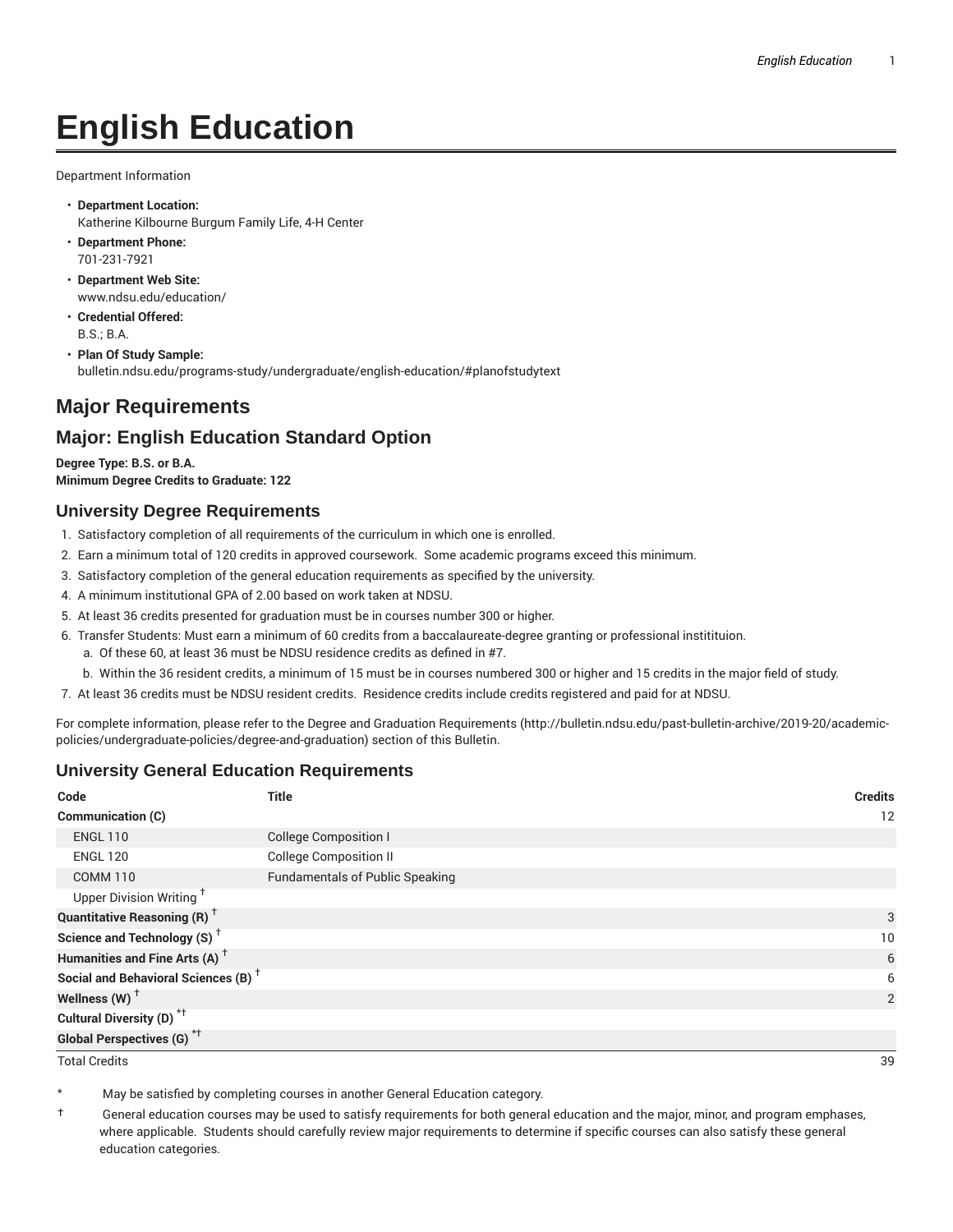• A list of university approved general education courses and administrative policies are available here (http://bulletin.ndsu.edu/past-bulletinarchive/2019-20/academic-policies/undergraduate-policies/general-education/#genedcoursestext).

## **Major Requirements**

GPA of 2.75 or better in the teaching specialty is required for placement in student teaching and exit from the program.

| Code                                                                                   | <b>Title</b>                                                                             | <b>Credits</b> |
|----------------------------------------------------------------------------------------|------------------------------------------------------------------------------------------|----------------|
| <b>Teaching Specialty Requirements</b>                                                 |                                                                                          |                |
| <b>ENGL 209</b>                                                                        | Introduction to Linguistics                                                              | 3              |
| <b>ENGL 222</b>                                                                        | Introduction to Poetry                                                                   | 3              |
| <b>ENGL 240</b>                                                                        | World Literature Masterpieces                                                            | 3              |
| <b>ENGL 272</b>                                                                        | <b>Literary Analysis</b>                                                                 | 3              |
| <b>ENGL 315</b>                                                                        | <b>British Literature I</b>                                                              | 3              |
| or ENGL 316                                                                            | <b>British Literature II</b>                                                             |                |
| <b>ENGL 317</b>                                                                        | American Literature I                                                                    | 3              |
| or ENGL 318                                                                            | American Literature II                                                                   |                |
| <b>ENGL 358</b>                                                                        | Writing in the Humanities and Social Sciences (May satisfy general education category C) | 3              |
| <b>ENGL 360</b>                                                                        | <b>Grammatical Structure/English</b>                                                     | 3              |
| <b>ENGL 380</b>                                                                        | Shakespeare                                                                              | 3              |
| <b>ENGL 435</b>                                                                        | Young Adult Literature in a Multicultural World                                          | 3              |
| <b>ENGL 458</b>                                                                        | <b>Advanced Writing Workshop</b>                                                         | 3              |
| ENGL                                                                                   | 300-400 Literature Electives (2 courses)                                                 | 6              |
| <b>Modern Foreign Language</b>                                                         |                                                                                          |                |
| A modern foreign language through the intermediate competency (200) level is required. |                                                                                          |                |
| <b>Professional Education Requirements</b>                                             |                                                                                          |                |
| <b>EDUC 321</b>                                                                        | Introduction to Teaching                                                                 | 3              |
| <b>EDUC 322</b>                                                                        | <b>Educational Psychology</b>                                                            | 3              |
| <b>EDUC 451</b>                                                                        | Instructional Planning, Methods and Assessment                                           | 3              |
| <b>EDUC 481</b>                                                                        | Classroom Practice Methods of Teaching I: (English)                                      | $\sqrt{3}$     |
| <b>EDUC 482</b>                                                                        | Classroom Practice/Methods of Teaching II: (English)                                     | 3              |
| <b>EDUC 485</b>                                                                        | <b>Student Teaching Seminar</b>                                                          | 1              |
| <b>EDUC 486</b>                                                                        | Classroom Management for Diverse Learners                                                | 3              |
| <b>EDUC 487</b>                                                                        | <b>Student Teaching</b>                                                                  | 9              |
| <b>EDUC 488</b>                                                                        | <b>Applied Student Teaching</b>                                                          | 3              |
| <b>EDUC 489</b>                                                                        | Teaching Students of Diverse Backgrounds                                                 | 3              |
| <b>Total Credits</b>                                                                   |                                                                                          | 87             |

### **Degree Requirements and Notes**

• A grade of 'C' or better is required in all Professional Education Requirement courses.

• A GPA of 2.75 or better in professional education as well as passing the appropriate Praxis II exam are required to exit the program.

• See School of Education (https://www.ndsu.edu/education) for admission requirements.

**Bachelor of Arts (BA) Degree –** Two years of one modern foreign language at the college level or the equivalent are required.

Link to view program description and 4-year Plan of Study (http://bulletin.ndsu.edu/past-bulletin-archive/2019-20/programs-study/undergraduate/ english-education)

## **Major Requirements**

## **Major: English Education with Communication Option**

**Degree Type: B.S. Minimum Degree Credits to Graduate: 122**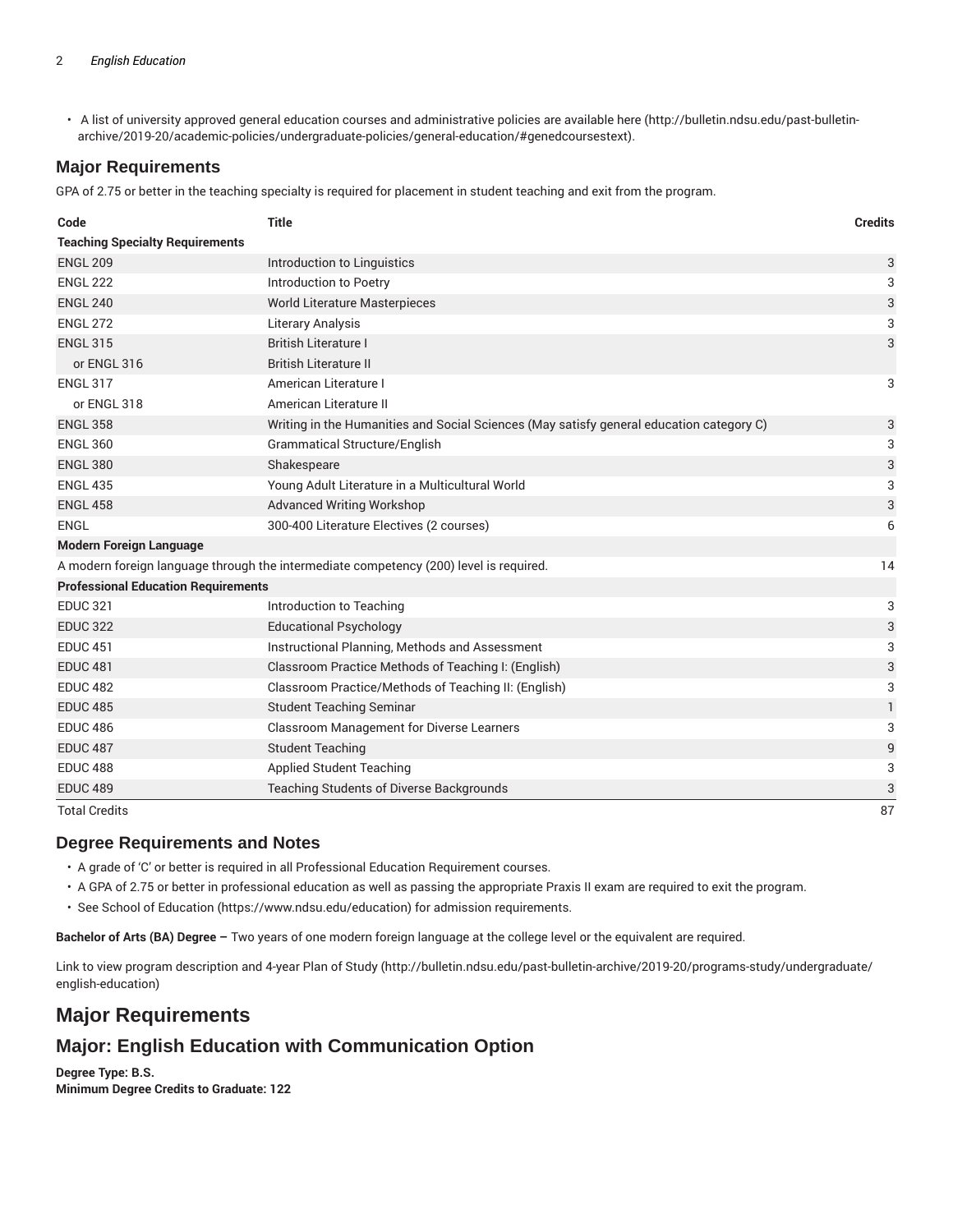## **University Degree Requirements**

- 1. Satisfactory completion of all requirements of the curriculum in which one is enrolled.
- 2. Earn a minimum total of 120 credits in approved coursework. Some academic programs exceed this minimum.
- 3. Satisfactory completion of the general education requirements as specified by the university.
- 4. A minimum institutional GPA of 2.00 based on work taken at NDSU.
- 5. At least 36 credits presented for graduation must be in courses number 300 or higher.
- 6. Transfer Students: Must earn a minimum of 60 credits from a baccalaureate-degree granting or professional institituion.
	- a. Of these 60, at least 36 must be NDSU residence credits as defined in #7.
	- b. Within the 36 resident credits, a minimum of 15 must be in courses numbered 300 or higher and 15 credits in the major field of study.
- 7. At least 36 credits must be NDSU resident credits. Residence credits include credits registered and paid for at NDSU.

For complete information, please refer to the Degree and Graduation Requirements (http://bulletin.ndsu.edu/past-bulletin-archive/2019-20/academicpolicies/undergraduate-policies/degree-and-graduation) section of this Bulletin.

### **University General Education Requirements**

| Code                                            | <b>Title</b>                           | <b>Credits</b> |
|-------------------------------------------------|----------------------------------------|----------------|
| <b>Communication (C)</b>                        |                                        | 12             |
| <b>ENGL 110</b>                                 | <b>College Composition I</b>           |                |
| <b>ENGL 120</b>                                 | <b>College Composition II</b>          |                |
| <b>COMM 110</b>                                 | <b>Fundamentals of Public Speaking</b> |                |
| Upper Division Writing <sup>T</sup>             |                                        |                |
| <b>Quantitative Reasoning (R)</b> <sup>†</sup>  |                                        | 3              |
| Science and Technology (S) <sup>+</sup>         |                                        | 10             |
| Humanities and Fine Arts (A) <sup>+</sup>       |                                        | 6              |
| Social and Behavioral Sciences (B) <sup>+</sup> |                                        | 6              |
| Wellness (W) $^{\dagger}$                       |                                        | 2              |
| Cultural Diversity (D) <sup>*†</sup>            |                                        |                |
| Global Perspectives (G) <sup>*†</sup>           |                                        |                |
| <b>Total Credits</b>                            |                                        | 39             |

- May be satisfied by completing courses in another General Education category.
- $\dagger$  General education courses may be used to satisfy requirements for both general education and the major, minor, and program emphases, where applicable. Students should carefully review major requirements to determine if specific courses can also satisfy these general education categories.
- A list of university approved general education courses and administrative policies are available here (http://bulletin.ndsu.edu/past-bulletinarchive/2019-20/academic-policies/undergraduate-policies/general-education/#genedcoursestext).

### **Major Requirements**

GPA of 2.75 or better in the Teaching Specialty is required for placement in student teaching and exit from the program.

| Code                                   | Title                                                                                    | <b>Credits</b> |
|----------------------------------------|------------------------------------------------------------------------------------------|----------------|
| <b>Teaching Specialty Requirements</b> |                                                                                          |                |
| <b>ENGL 209</b>                        | Introduction to Linguistics                                                              | 3              |
| <b>ENGL 222</b>                        | Introduction to Poetry                                                                   | 3              |
| <b>ENGL 240</b>                        | <b>World Literature Masterpieces</b>                                                     | 3              |
| <b>ENGL 315</b>                        | <b>British Literature I</b>                                                              | 3              |
| or ENGL 316                            | British Literature II                                                                    |                |
| <b>ENGL 272</b>                        | Literary Analysis                                                                        | 3              |
| <b>ENGL 317</b>                        | American Literature I                                                                    | 3              |
| or ENGL 318                            | American Literature II                                                                   |                |
| <b>ENGL 358</b>                        | Writing in the Humanities and Social Sciences (May satisfy general education category C) | 3              |
| <b>ENGL 360</b>                        | <b>Grammatical Structure/English</b>                                                     | 3              |
| <b>ENGL 380</b>                        | Shakespeare                                                                              | 3              |
| <b>ENGL 435</b>                        | Young Adult Literature in a Multicultural World                                          | 3              |